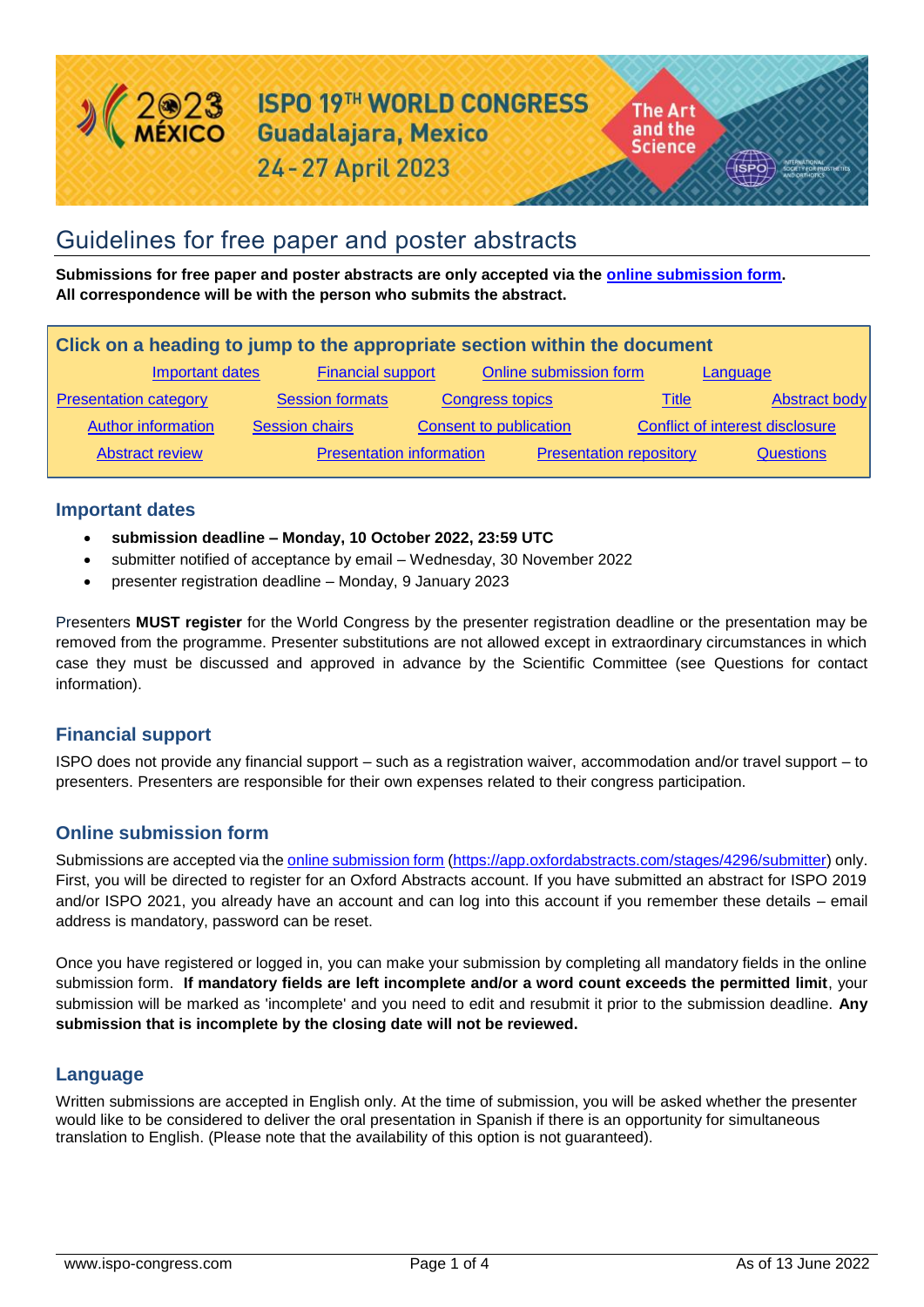# **Presentation category**

During online submission, the presentation category for which you wish your abstract to be considered should be selected from the following options:

- Free paper (oral) or poster presentation
- Poster presentation only

If you require clarification of the session formats, please review the descriptions below. The Scientific Committee reserves the right to assign a submission to a different presentation category if it is deemed more suitable.

## <span id="page-1-0"></span>**Session formats**

**Free paper sessions:** A free paper is a professional communication describing a technique, case study, case series, clinical trial, systematic review, experiment or qualitative research delivered as an oral podium presentation during the congress. Abstracts undergo double-blinded peer-review by a panel of experts to verify relevance, quality and innovation. Top ranking free papers are selected for oral presentation. Free paper presentations are generally grouped into sessions that are thematically related. If not selected for oral presentation a poster presentation may be offered.

**Posters:** A poster may describe a technique, case study, case series, clinical trial, systematic review, experiment or qualitative research. By comparison with free papers, a poster may present preliminary results or works in progress. Abstracts of poster presentations are reviewed by a panel of experts to verify relevance for delegates. Accepted posters are displayed during designated poster viewing times to allow attendees to interact with poster presenters.

# <span id="page-1-1"></span>**Congress topics**

The programme will be organised by topics that are of interest to the international P&O community. During online submission, the submitter will be asked to select the [primary and secondary topics](https://www.ispo-congress.com/en/about/event-profile/congress-topics/) applicable to their free paper / poster. The Scientific Committee reserves the right to assign a submission to a different topic if it is deemed more suitable.

## <span id="page-1-2"></span>**Title**

The title of the abstract should concisely reflect the content. Please enter the title in Title Case (*use capital letters for the important words or proper nouns*), maximum of 20 words.

# <span id="page-1-3"></span>**Abstract body**

A structured abstract of max. 400 words is to be submitted via the online system. We advise preparing the abstract in WORD and then copying and pasting it from WORD into the abstract fields of the online submission. Copying one table or figure with a [caption](https://support.office.com/en-us/article/add-format-or-delete-captions-in-word-82fa82a4-f0f3-438f-a422-34bb5cef9c81) from WORD is allowed. Be aware that the content of the entire abstract inclusive of figures or tables and their captions must fit on one page.

The following structure is to be adhered to:

- 1. Background (approx. 70 words)
- 2. Aim (approx. 30 words)
- 3. Method (approx. 100 words)
- 4. Results (approx. 130 words, one image of table can be inserted, see note below)
- 5. Discussion and conclusion (approx. 70 words)
- 6. References (optional, max. 50 words)
- 7. Acknowledgements (optional, max. 20 words)

Download the [abstract template](https://www.ispo-congress.com/Abstract-template) for further guidance.

**NOTE:** Figures should be legible at a maximum size of 5"/12.7cm x 2.5"/6.4cm. If you upload a figure or table as part of your abstract, please review the appearance of your submitted abstract via the link, which is included in the email notification you receive after completing your submission.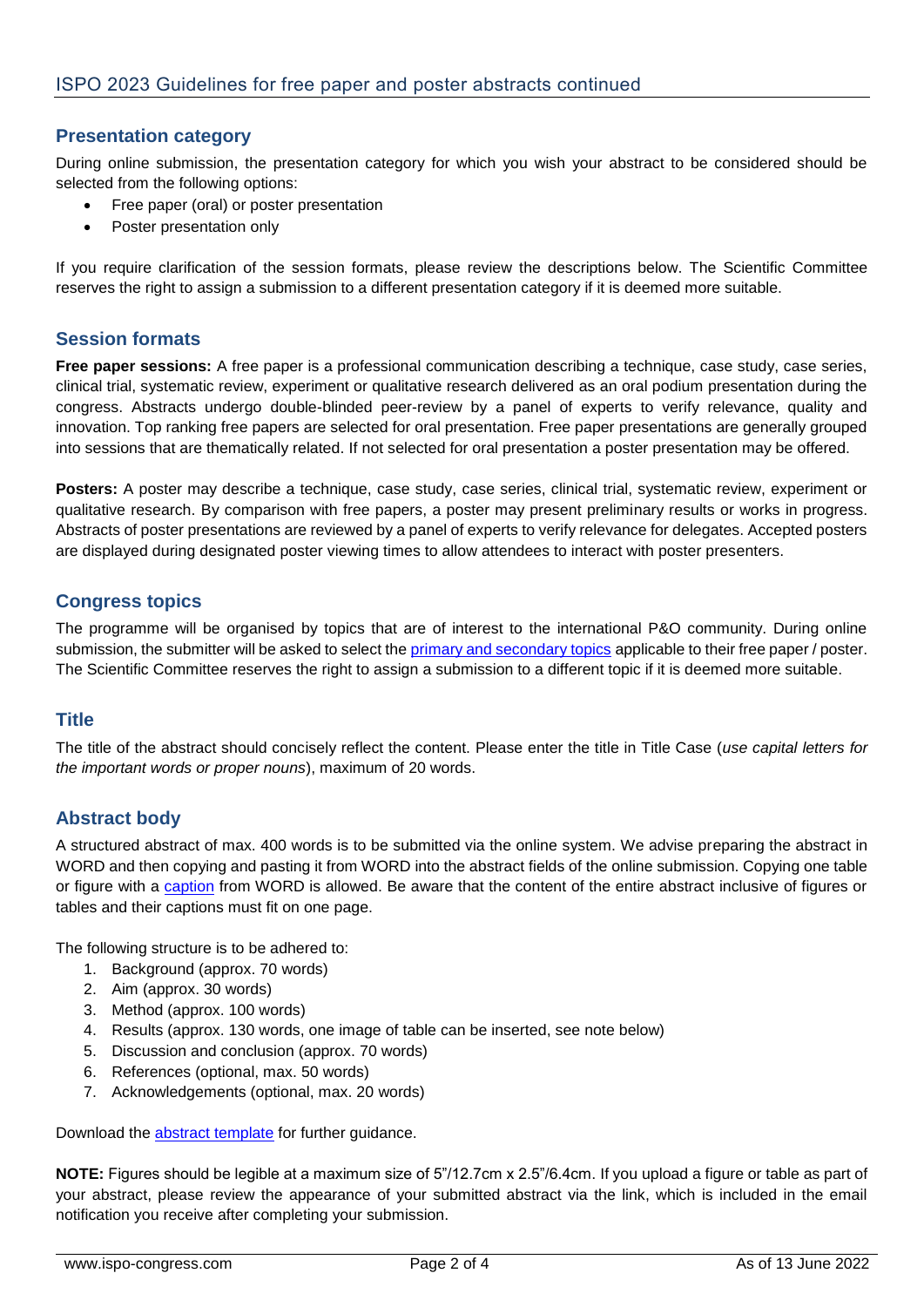# <span id="page-2-0"></span>**Author information**

During online submission, the following information is required for all authors:

- full name
- affiliation (organisation/institution, city, country)
- email address
- <span id="page-2-1"></span>• phone number

The submitter will be asked to indicate the presenter. **One of the listed authors must be the presenter. It is recommended to limit the selection to one presenter.**

Note: Submissions will be peer reviewed – the review process is double blinded, meaning that author and reviewer information is not shared with either party.

# **Session chairs**

The Scientific Committee will recruit session chairs for each of the free paper sessions. During online submission, the submitter has the opportunity to indicate if the presenter would be interested in chairing a session. ISPO does not provide any financial support – such as a registration waiver, accommodation and/or travel support – to session chairs.

## <span id="page-2-2"></span>**Consent to publication**

During online submission, the submitter is required to consent to publication of the submitted abstract. The submitter is responsible for receiving consent from all authors before completing a submission.

## <span id="page-2-3"></span>**Conflict of interest disclosure**

During online submission, the submitter will be asked to disclose any conflict of interest on behalf of each author. For guidance on conflict of interest statements, please see the ICMJE recommendations [here.](http://www.icmje.org/recommendations/browse/roles-and-responsibilities/author-responsibilities--conflicts-of-interest.html) If no conflict exists, please state that 'The author(s) declare(s) that there is no conflict of interest'.

If a conflict of interest does exist, the disclosure must clearly indicate how the conflict will be managed / mitigated in the presentation to avoid undue bias to the presentations. Submissions that do not explain how conflicts will be managed may be rejected. The COI will only be reviewed by the Scientific Committee.

## <span id="page-2-4"></span>**Abstract review**

Submissions will be peer reviewed – the review process is double blinded, meaning that author and reviewer information is not shared with either party. Notifications will be distributed by Wednesday, 30 November 2022.

## <span id="page-2-5"></span>**Presentation information**

Abstracts accepted for free paper (oral) presentation will be presented during free paper sessions, which are generally scheduled for 60-90 minutes. This timeframe includes presenter introductions, presentations and audience questions/ discussion. Presenters will be notified of the length of their presentation when the abstract is accepted.

Abstracts accepted for poster presentation will be presented in the exhibit hall (further details on the format to follow).

A number of [Best Paper and Poster Prizes](https://www.ispo-congress.com/en/programme/prizes-and-awards/) are available. Top ranking abstracts based on peer review (in the poster and free paper categories) will be considered for prizes. During the congress, a committee of judges will review the selected presentations and make recommendations on the awards.

Presentations should not be specific to a particular brand of product. However, they may deal with a generic (nonbranded) range of products (see [Conflict of interest disclosure\)](#page-2-3).